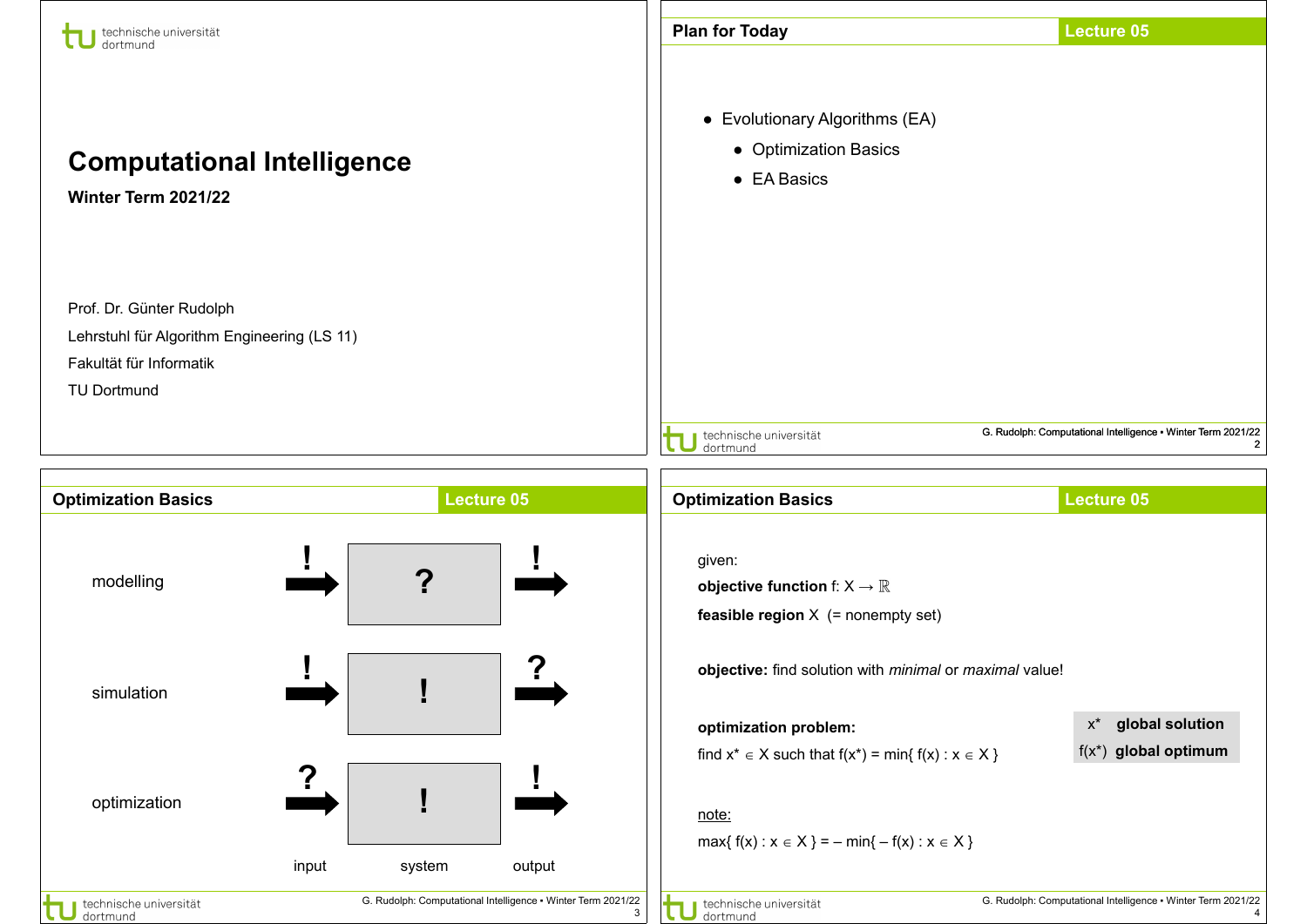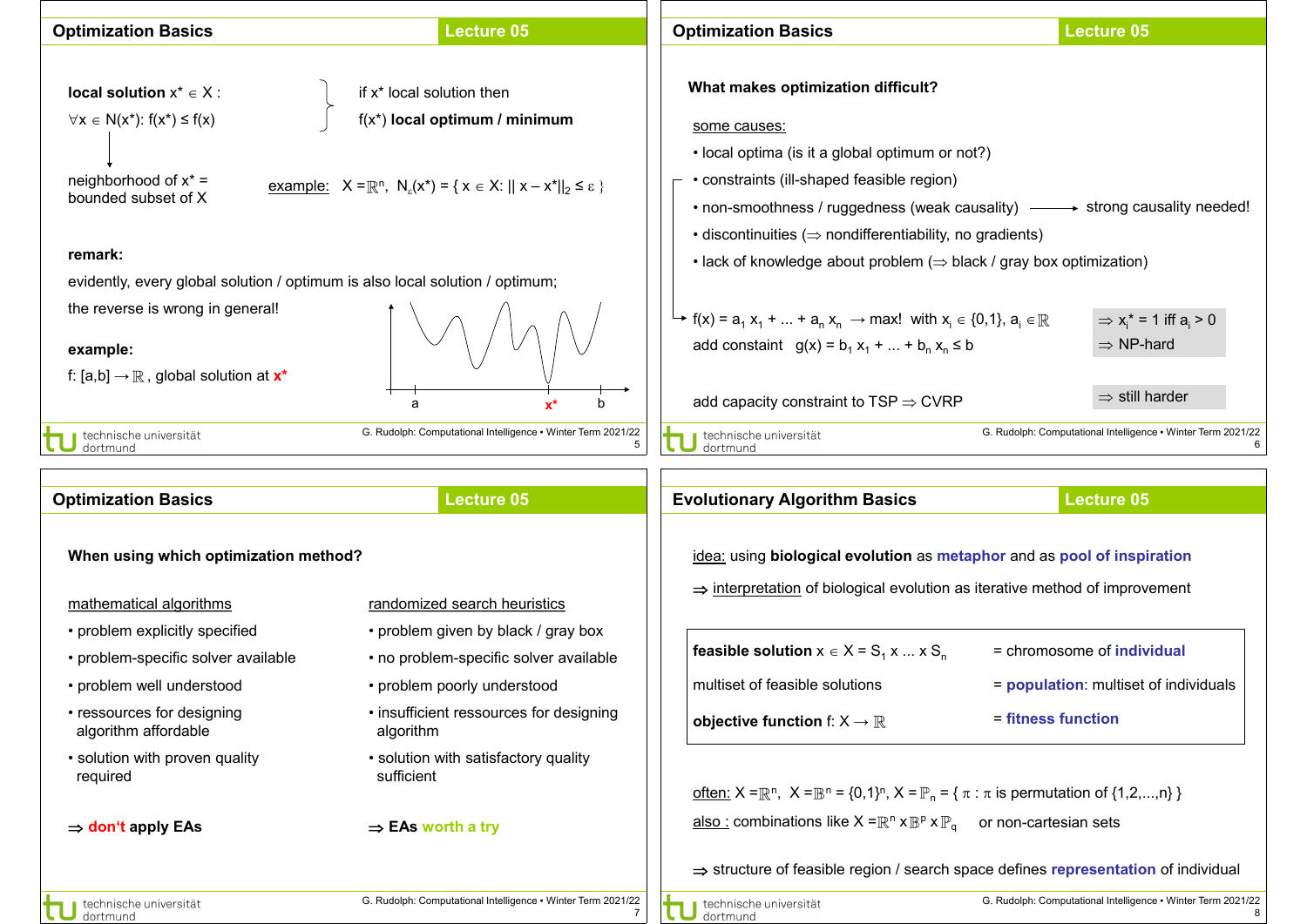

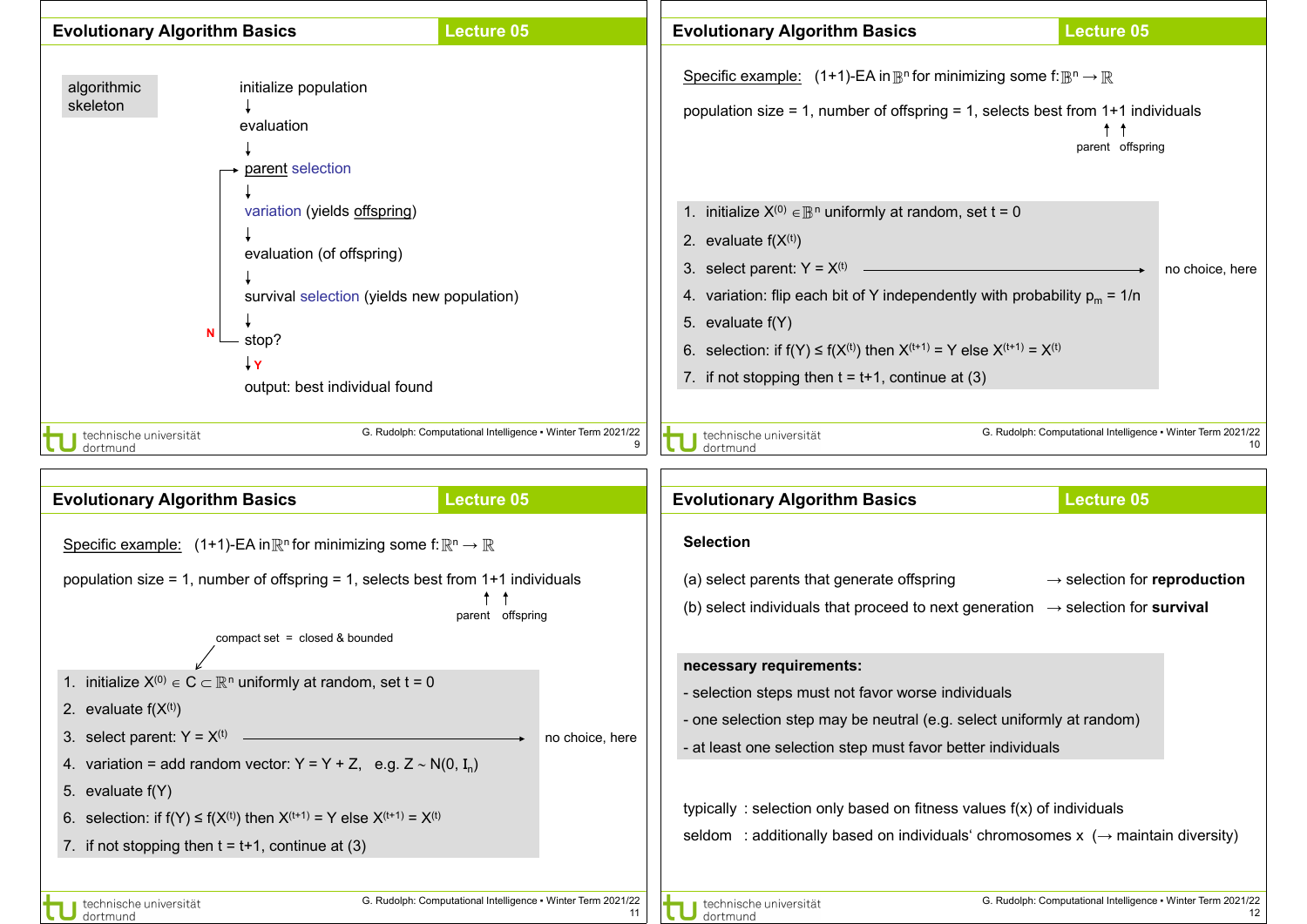| <b>Evolutionary Algorithm Basics</b>                                                                                                                                                                                                                                                                                                  | <b>Lecture 05</b>                                                                                                                                                                                                                                                                          |  | <b>Evolutionary Algorithm Basics</b> |                                                                                                                                                                                                                                                                                                                                                                                                                                                                                                                                                                                                                                                                                                                                                                                        |                                                                     | <b>Lecture 05</b>                                                                                                                                             |  |
|---------------------------------------------------------------------------------------------------------------------------------------------------------------------------------------------------------------------------------------------------------------------------------------------------------------------------------------|--------------------------------------------------------------------------------------------------------------------------------------------------------------------------------------------------------------------------------------------------------------------------------------------|--|--------------------------------------|----------------------------------------------------------------------------------------------------------------------------------------------------------------------------------------------------------------------------------------------------------------------------------------------------------------------------------------------------------------------------------------------------------------------------------------------------------------------------------------------------------------------------------------------------------------------------------------------------------------------------------------------------------------------------------------------------------------------------------------------------------------------------------------|---------------------------------------------------------------------|---------------------------------------------------------------------------------------------------------------------------------------------------------------|--|
| <b>Selection methods</b>                                                                                                                                                                                                                                                                                                              |                                                                                                                                                                                                                                                                                            |  | <b>Selection methods</b>             |                                                                                                                                                                                                                                                                                                                                                                                                                                                                                                                                                                                                                                                                                                                                                                                        |                                                                     |                                                                                                                                                               |  |
| population P = $(x_1, x_2, , x_n)$ with $\mu$ individuals                                                                                                                                                                                                                                                                             |                                                                                                                                                                                                                                                                                            |  |                                      |                                                                                                                                                                                                                                                                                                                                                                                                                                                                                                                                                                                                                                                                                                                                                                                        |                                                                     |                                                                                                                                                               |  |
| two approaches:<br>• uniform / neutral selection<br>choose index i with probability $1/\mu$<br>· fitness-proportional selection<br>choose index i with probability $s_i = \frac{f(x_i)}{\sum\limits_{x \in P} f(x)}$<br>problems: $f(x) > 0$ for all $x \in X$ required<br>but already sensitive to additive shifts $g(x) = f(x) + c$ | 1. repeatedly select individuals from population with replacement<br>2. rank individuals somehow and choose those with best ranks (no replacement)<br>don't use!<br>$\Rightarrow$ g(x) = exp( f(x) ) > 0<br>almost deterministic if large differences, almost uniform if small differences |  |                                      | population P = $(x_1, x_2, , x_n)$ with $\mu$ individuals<br>· rank-proportional selection<br>order individuals according to their fitness values<br>assign ranks<br>outdated!<br>fitness-proportional selection based on ranks<br>$\Rightarrow$ avoids all problems of fitness-proportional selection<br>but: best individual has only small selection advantage (can be lost!)<br>• k-ary tournament selection<br>draw k individuals uniformly at random (typically with replacement) from P<br>choose individual with best fitness (break ties at random)<br>⇒ has all advantages of rank-based selection and<br>has all advantages of rank-based selection and<br>probability that best individual does not survive: $\left(1-\frac{1}{\mu}\right)^{k\mu} \leq e^{-k}$<br>$4^{-k}$ |                                                                     |                                                                                                                                                               |  |
| technische universität<br>dortmund                                                                                                                                                                                                                                                                                                    | G. Rudolph: Computational Intelligence . Winter Term 2021/22<br>13                                                                                                                                                                                                                         |  | technische universität<br>dortmund   |                                                                                                                                                                                                                                                                                                                                                                                                                                                                                                                                                                                                                                                                                                                                                                                        |                                                                     | G. Rudolph: Computational Intelligence • Winter Term 2021/22<br>14                                                                                            |  |
|                                                                                                                                                                                                                                                                                                                                       |                                                                                                                                                                                                                                                                                            |  |                                      |                                                                                                                                                                                                                                                                                                                                                                                                                                                                                                                                                                                                                                                                                                                                                                                        |                                                                     |                                                                                                                                                               |  |
| <b>Evolutionary Algorithm Basics</b>                                                                                                                                                                                                                                                                                                  | <b>Lecture 05</b>                                                                                                                                                                                                                                                                          |  | <b>Evolutionary Algorithm Basics</b> |                                                                                                                                                                                                                                                                                                                                                                                                                                                                                                                                                                                                                                                                                                                                                                                        |                                                                     | <b>Lecture 05</b>                                                                                                                                             |  |
| Selection methods without replacement                                                                                                                                                                                                                                                                                                 |                                                                                                                                                                                                                                                                                            |  | <b>Selection methods: Elitism</b>    |                                                                                                                                                                                                                                                                                                                                                                                                                                                                                                                                                                                                                                                                                                                                                                                        |                                                                     |                                                                                                                                                               |  |
| population P = $(x_1, x_2, , x_u)$ with $\mu$ parents and<br>population Q = $(y_1, y_2, , y_\lambda)$ with $\lambda$ offspring                                                                                                                                                                                                        |                                                                                                                                                                                                                                                                                            |  |                                      |                                                                                                                                                                                                                                                                                                                                                                                                                                                                                                                                                                                                                                                                                                                                                                                        | Elitist selection: best parent is not replaced by worse individual. |                                                                                                                                                               |  |
| $\cdot$ ( $\mu$ , $\lambda$ )-selection or truncation selection on offspring or comma-selection<br>rank $\lambda$ offspring according to their fitness<br>select $\mu$ offspring with best ranks<br>$\Rightarrow$ best individual may get lost, $\lambda \geq \mu$ required                                                           |                                                                                                                                                                                                                                                                                            |  |                                      | best survives with probability 1                                                                                                                                                                                                                                                                                                                                                                                                                                                                                                                                                                                                                                                                                                                                                       | - Intrinsic elitism: method selects from parent and offspring,      | - Forced elitism: if best individual has not survived then re-injection into population,<br>i.e., replace worst selected individual by previously best parent |  |
|                                                                                                                                                                                                                                                                                                                                       |                                                                                                                                                                                                                                                                                            |  | method                               | $P{$ select best $}$                                                                                                                                                                                                                                                                                                                                                                                                                                                                                                                                                                                                                                                                                                                                                                   | from parents & offspring                                            | intrinsic elitism                                                                                                                                             |  |
| $\cdot$ ( $\mu + \lambda$ )-selection or truncation selection on parents + offspring or plus-selection<br>merge $\lambda$ offspring and $\mu$ parents                                                                                                                                                                                 |                                                                                                                                                                                                                                                                                            |  | neutral                              | < 1                                                                                                                                                                                                                                                                                                                                                                                                                                                                                                                                                                                                                                                                                                                                                                                    | no                                                                  | no                                                                                                                                                            |  |
| rank them according to their fitness                                                                                                                                                                                                                                                                                                  |                                                                                                                                                                                                                                                                                            |  | fitness proportionate                | < 1                                                                                                                                                                                                                                                                                                                                                                                                                                                                                                                                                                                                                                                                                                                                                                                    | no                                                                  | no                                                                                                                                                            |  |
| select $\mu$ individuals with best ranks                                                                                                                                                                                                                                                                                              |                                                                                                                                                                                                                                                                                            |  | rank proportionate                   | $\leq 1$                                                                                                                                                                                                                                                                                                                                                                                                                                                                                                                                                                                                                                                                                                                                                                               | no                                                                  | no                                                                                                                                                            |  |
| $\Rightarrow$ best individual survives for sure                                                                                                                                                                                                                                                                                       |                                                                                                                                                                                                                                                                                            |  | k-ary tournament                     | $\leq 1$                                                                                                                                                                                                                                                                                                                                                                                                                                                                                                                                                                                                                                                                                                                                                                               | no                                                                  | no                                                                                                                                                            |  |
|                                                                                                                                                                                                                                                                                                                                       |                                                                                                                                                                                                                                                                                            |  | $(\mu + \lambda)$                    | $= 1$                                                                                                                                                                                                                                                                                                                                                                                                                                                                                                                                                                                                                                                                                                                                                                                  | yes                                                                 | yes                                                                                                                                                           |  |
|                                                                                                                                                                                                                                                                                                                                       |                                                                                                                                                                                                                                                                                            |  | $(\mu, \lambda)$                     | $= 1$                                                                                                                                                                                                                                                                                                                                                                                                                                                                                                                                                                                                                                                                                                                                                                                  | no                                                                  | no                                                                                                                                                            |  |
| technische universität<br>dortmund                                                                                                                                                                                                                                                                                                    | G. Rudolph: Computational Intelligence • Winter Term 2021/22<br>15                                                                                                                                                                                                                         |  | technische universität<br>dortmund   |                                                                                                                                                                                                                                                                                                                                                                                                                                                                                                                                                                                                                                                                                                                                                                                        |                                                                     | G. Rudolph: Computational Intelligence . Winter Term 2021/22<br>16                                                                                            |  |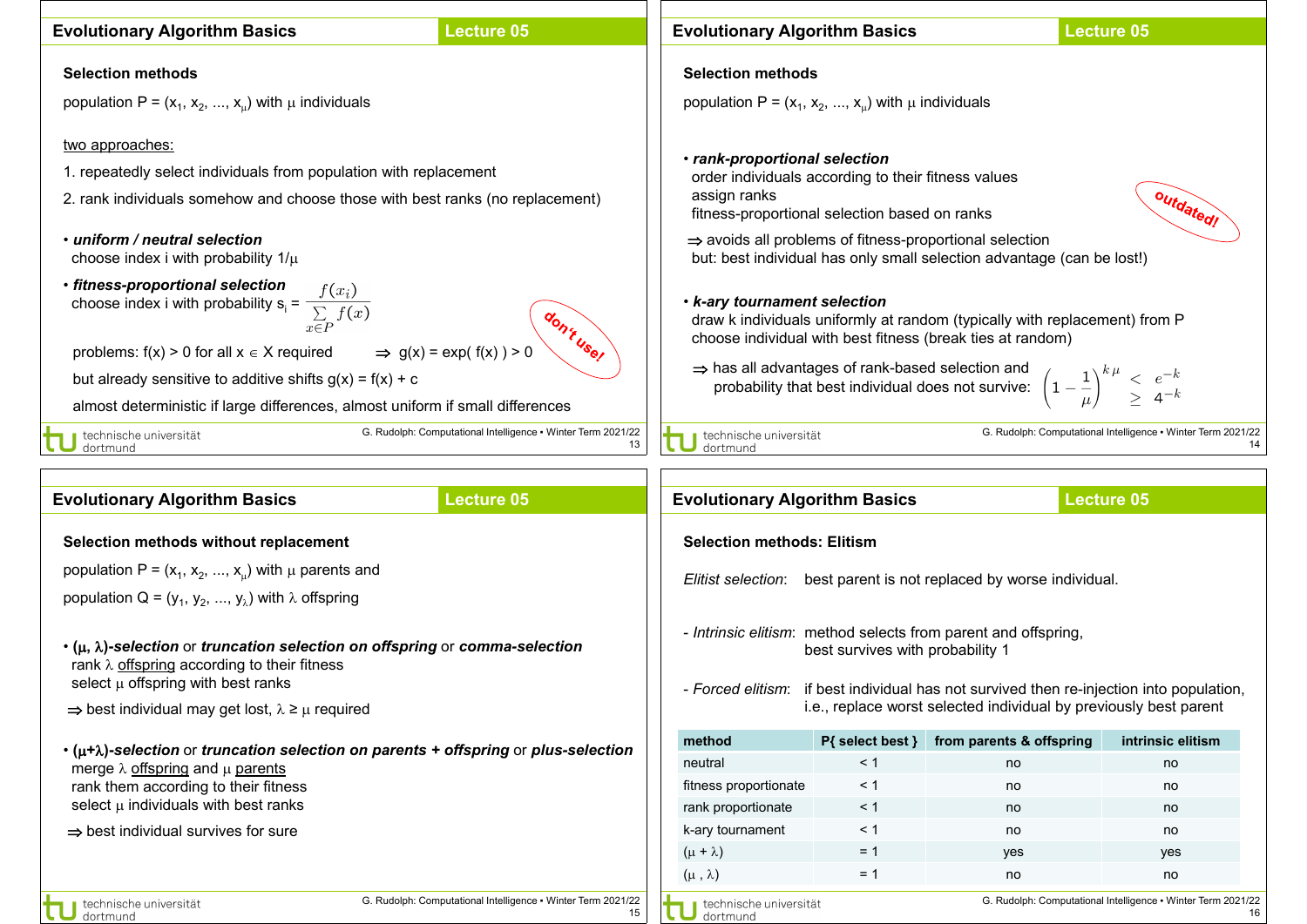| <b>Evolutionary Algorithm Basics</b> |                                                                                                                                                                  | <b>Lecture 05</b>                                                  |                                               | <b>Evolutionary Algorithm Basics</b>                                                                                        | <b>Lecture 05</b>                                                                                                                          |
|--------------------------------------|------------------------------------------------------------------------------------------------------------------------------------------------------------------|--------------------------------------------------------------------|-----------------------------------------------|-----------------------------------------------------------------------------------------------------------------------------|--------------------------------------------------------------------------------------------------------------------------------------------|
|                                      | Variation operators: depend on representation                                                                                                                    |                                                                    | Variation in $\mathbb{B}^n$<br>• Mutation     |                                                                                                                             | Individuals $\in \{0, 1\}^n$                                                                                                               |
| mutation                             | $\rightarrow$ alters a single individual                                                                                                                         |                                                                    | a) local                                      | flip bit k, i.e., $x_k = 1 - x_k$                                                                                           | $\rightarrow$ choose index $k \in \{1, , n\}$ uniformly at random,                                                                         |
| recombination                        |                                                                                                                                                                  | $\rightarrow$ creates single offspring from two or more parents    | b) global                                     |                                                                                                                             | $\rightarrow$ for each index $k \in \{1, , n\}$ : flip bit k with probability $p_m \in (0,1)$                                              |
| may be applied                       |                                                                                                                                                                  |                                                                    | "nonlocal"<br>C)                              |                                                                                                                             | $\rightarrow$ choose K indices at random and flip bits with these indices                                                                  |
|                                      | • exclusively (either recombination or mutation) chosen in advance<br>• exclusively (either recombination or mutation) in probabilistic manner                   |                                                                    | d) inversion                                  |                                                                                                                             | $\rightarrow$ choose start index k <sub>s</sub> and end index k <sub>e</sub> at random<br>invert order of bits between start and end index |
|                                      | • sequentially (typically, recombination before mutation); for each offspring<br>• sequentially (typically, recombination before mutation) with some probability |                                                                    | $\mathbf{1}$<br>$\mathbb O$                   | $\mathbf{1}$<br>$k=2$ 1<br>$\circ$<br>$\mathbf{1}$<br>a) $1$<br>b) $1$                                                      | 1<br>$\mathsf{k}_\mathsf{s}$<br>$\mathbf{1}$<br>$K=2$<br>$\Omega$<br>$\mathsf{k}_{\mathsf{e}}$<br>0<br>$\mathbf{1}$<br>d)<br>-1<br>C)      |
| technische universität<br>dortmund   |                                                                                                                                                                  | G. Rudolph: Computational Intelligence . Winter Term 2021/22<br>17 | technische universität<br>dortmund            |                                                                                                                             | G. Rudolph: Computational Intelligence • Winter Term 2021/22<br>18                                                                         |
|                                      |                                                                                                                                                                  |                                                                    |                                               |                                                                                                                             |                                                                                                                                            |
| <b>Evolutionary Algorithm Basics</b> |                                                                                                                                                                  | <b>Lecture 05</b>                                                  |                                               | <b>Evolutionary Algorithm Basics</b>                                                                                        | <b>Lecture 05</b>                                                                                                                          |
| Variation in $\mathbb{B}^n$          |                                                                                                                                                                  | Individuals $\in \{0, 1\}^n$                                       | Variation in $\mathbb{B}^n$                   |                                                                                                                             | Individuals $\in \{0, 1\}^n$                                                                                                               |
| • Recombination (two parents)        |                                                                                                                                                                  |                                                                    |                                               | • Recombination (multiparent: $\rho = \text{\#parents}$ )                                                                   |                                                                                                                                            |
| 1-point crossover<br>a)              | $\rightarrow$ draw cut-point k $\in$ {1,,n-1} uniformly at random;<br>choose first k bits from 1st parent,<br>choose last n-k bits from 2nd parent               |                                                                    | AAAAAAAAA                                     | a) diagonal crossover $(2 < \rho < n)$<br>$\rightarrow$ choose $\rho$ – 1 distinct cut points, select chunks from diagonals |                                                                                                                                            |
| b) K-point crossover                 | $\rightarrow$ draw K distinct cut-points uniformly at random;<br>choose bits 1 to $k_1$ from 1st parent,<br>choose bits $k_1+1$ to $k_2$ from 2nd parent,        | choose bits $k_2+1$ to $k_3$ from 1st parent, and so forth         | <b>BBBBBBBBBB</b><br>dccdcccccc<br>doodpoppop | ABBBCCDDDD<br><b>BCCCDDAAAA</b><br>CDDDAABBBB<br><b>DAAABBCCCC</b>                                                          | can generate $\rho$ offspring;<br>otherwise choose initial chunk<br>at random for single offspring                                         |
| uniform crossover<br>C)              | $\rightarrow$ for each index i: choose bit i with equal probability<br>from 1st or 2nd parent                                                                    |                                                                    | b) gene pool crossover ( $\rho$ > 2)          | $\rightarrow$ for each gene: choose donating parent uniformly at random                                                     |                                                                                                                                            |
| $\Rightarrow$<br>a)                  | $\mathbf{1}$<br>b)                                                                                                                                               | $\mathbf{0}$<br>$\mathbf{1}$<br>0<br>$\Rightarrow$<br>0<br>C)      |                                               |                                                                                                                             |                                                                                                                                            |
| technische universität<br>dortmund   |                                                                                                                                                                  | G. Rudolph: Computational Intelligence • Winter Term 2021/22<br>19 | technische universität<br>dortmund            |                                                                                                                             | G. Rudolph: Computational Intelligence . Winter Term 2021/22<br>20                                                                         |

11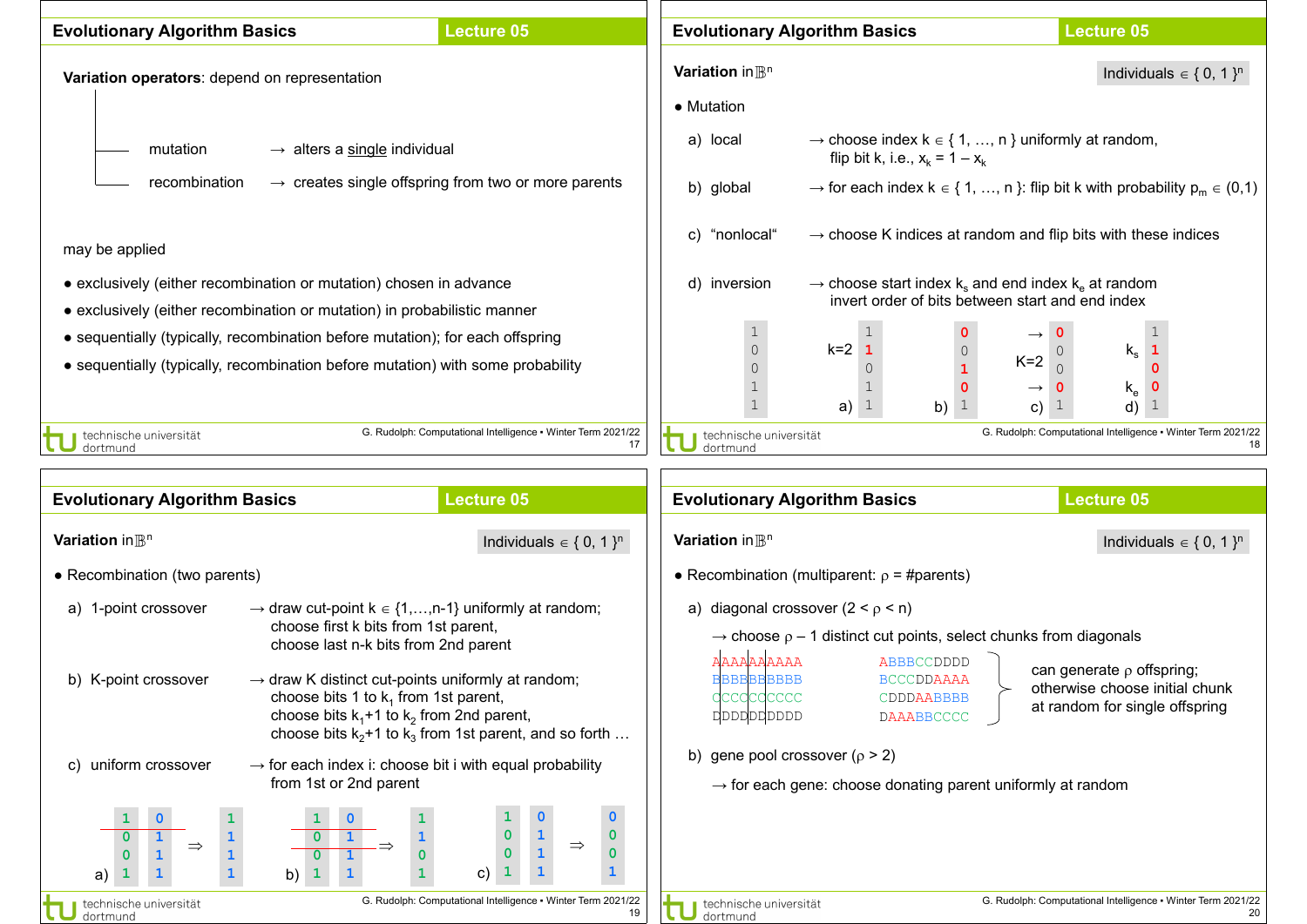| <b>Evolutionary Algorithm Basics</b>                                                                                                                                                                                                                | <b>Lecture 05</b>                                                  | <b>Evolutionary Algorithm Basics</b>                                                                                                                                                                                                                                                                                                                                                                           | <b>Lecture 05</b>                                                                 |
|-----------------------------------------------------------------------------------------------------------------------------------------------------------------------------------------------------------------------------------------------------|--------------------------------------------------------------------|----------------------------------------------------------------------------------------------------------------------------------------------------------------------------------------------------------------------------------------------------------------------------------------------------------------------------------------------------------------------------------------------------------------|-----------------------------------------------------------------------------------|
| <b>Variation</b> in $\mathbb{P}_n$<br>• Mutation                                                                                                                                                                                                    | Individuals $\in X = \pi(1, , n)$                                  | <b>Variation</b> in $\mathbb{P}_n$<br>• Recombination (two parents)                                                                                                                                                                                                                                                                                                                                            | Individuals $\in X = \pi(1, , n)$                                                 |
| $\rightarrow$ 2-swap<br>1-translocation<br>a) local<br>53241<br>53241<br>$\mathbb{X}$<br>54231<br>52431                                                                                                                                             |                                                                    | a) order-based crossover (OBX)<br>- select two indices $k_1$ and $k_2$ with $k_1 \leq k_2$ uniformly at random<br>- copy genes $k_1$ to $k_2$ from 1 <sup>st</sup> parent to offspring (keep positions)<br>- copy genes from left (pos. 1) to right (pos. n) of 2 <sup>nd</sup> parent,<br>insert after pos. $k_2$ in offspring (skip values already contained)                                                | 2357164<br>4 5 3 7 2 1<br>x x x 7 1 6 x<br>5 3 2 7 1 6 4                          |
| $\rightarrow$ draw number K of 2-swaps, apply 2-swaps K times<br>b) global<br>K is positive random variable;<br>its distribution may be uniform, binomial, geometrical, ;<br>E[K] and V[K] may control mutation strength<br>expectation<br>variance |                                                                    | b) partially mapped crossover (PMX) [a version of]<br>- select two indices $k_1$ and $k_2$ with $k_1 \le k_2$ uniformly at random<br>- copy genes $k_1$ to $k_2$ from 1 <sup>st</sup> parent to offspring (keep positions)<br>- copy all genes not already contained in offspring from 2 <sup>nd</sup> parent<br>(keep positions)<br>- from left to right: fill in remaining genes from 2 <sup>nd</sup> parent | 2 3 5 7 1 6 4<br>6 4 5 3 7 2 1<br>x x x 7 1 6 x<br>x 4 5 7 1 6 x<br>3 4 5 7 1 6 2 |
| technische universität<br>dortmund                                                                                                                                                                                                                  | G. Rudolph: Computational Intelligence • Winter Term 2021/22<br>21 | technische universität<br>dortmund                                                                                                                                                                                                                                                                                                                                                                             | G. Rudolph: Computational Intelligence . Winter Term 2021/22<br>22                |
| <b>Evolutionary Algorithm Basics</b>                                                                                                                                                                                                                | <b>Lecture 05</b>                                                  | <b>Evolutionary Algorithm Basics</b>                                                                                                                                                                                                                                                                                                                                                                           | <b>Lecture 05</b>                                                                 |
| <b>Variation</b> in $\mathbb{P}_n$                                                                                                                                                                                                                  | Individuals $\in X = \pi(1, , n)$                                  | Variation in $\mathbb{R}^n$                                                                                                                                                                                                                                                                                                                                                                                    | Individuals $X \in \mathbb{R}^n$                                                  |
| • Recombination (two parents)                                                                                                                                                                                                                       |                                                                    | • Mutation                                                                                                                                                                                                                                                                                                                                                                                                     |                                                                                   |
| partially mapped crossover (PMX) [Grefenstette et al. 1985]<br>C)<br>$\rightarrow$ consider array as ring!                                                                                                                                          | 2357164                                                            | $Y = X + Z$<br>additive:<br>offspring = parent + mutation                                                                                                                                                                                                                                                                                                                                                      | (Z: n-dimensional random vector)                                                  |
| - given: 2 permutations a and b of length n<br>- select 2 indices $k_1$ and $k_2$ uniformly at random                                                                                                                                               | 6 4 5 3 $\boxed{7}$ 2 1<br>645722                                  | $\rightarrow$ Z with bounded support<br>a) local                                                                                                                                                                                                                                                                                                                                                               | <b>Definition</b>                                                                 |

- copy **b** to **c** - procedure =

technische universität

dortmund

**i = k1 repeat j = findIndex(a[i], c) swap(c[i], c[j]) i = (i + 1) mod n**  $until i == k2$ 

G. Rudolph: Computational Intelligence ▪ Winter Term 2021/22

**6 4 5 7 3 2 1**

**6 4 5 7 1 2 3**

**2 4 5 7 1 6 3**



 $0 \cdot$ 

 $f_{Z}$  4

 $f<sub>Z</sub>$ 

x

x

b) nonlocal  $\rightarrow$  Z with unbounded support

 $f_Z(x) = \frac{4}{3} (1 - x^2) \cdot 1_{[-1,1]}(x)$ 

 $f_Z(x) = \frac{1}{\sqrt{2\pi}} \exp\left(-\frac{x^2}{2}\right)$ 

 $\overline{0}$ 

0

Let  $f_Z: \mathbb{R}^n \to \mathbb{R}^+$  be p.d.f. of r.v. Z. The set {  $x \in \mathbb{R}^n : f_Z(x) > 0$  } is termed the *support* of Z.

most frequently used!